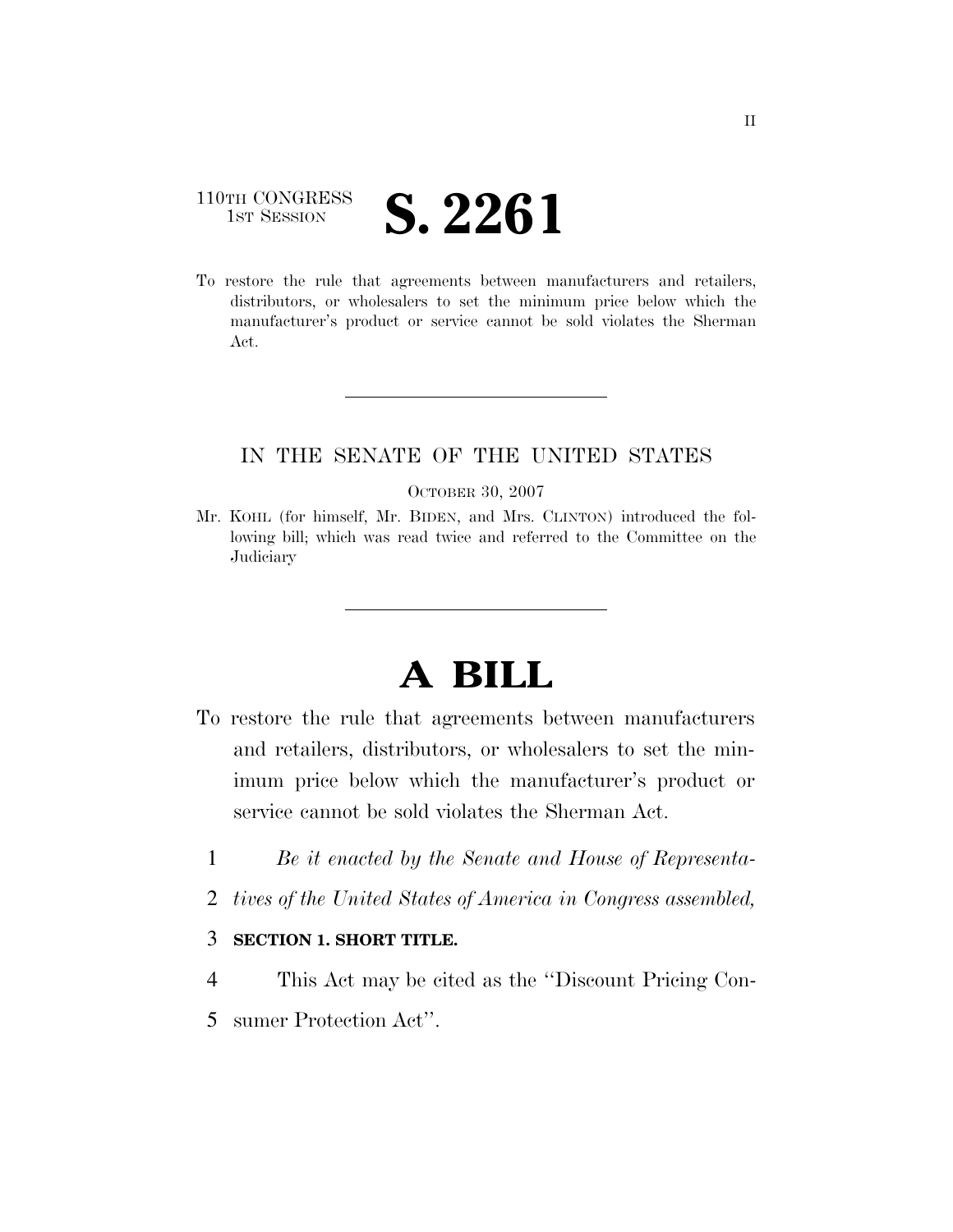## **SEC. 2. STATEMENT OF FINDINGS AND DECLARATION OF PURPOSES.**

(a) FINDINGS.—Congress finds the following:

 (1) From 1911 in the Dr. Miles decision until June 2007 in the Leegin decision, the Supreme Court had ruled that the Sherman Act forbid in all circumstances the practice of a manufacturer setting a minimum price below which any retailer, whole- saler or distributor could not sell the manufacturer's product (the practice of ''resale price maintenance'' or ''vertical price fixing'').

 (2) The rule of per se illegality forbidding re- sale price maintenance promoted price competition and the practice of discounting all to the substantial benefit of consumers and the health of the economy.

 (3) Many economic studies showed that the rule against resale price maintenance led to lower prices and promoted consumer welfare.

 (4) Abandoning the rule against resale price maintenance will likely lead to higher prices paid by consumers and substantially harms the ability of dis- count retail stores to compete. For 40 years prior to 1975, Federal law permitted states to enact so-called ''fair trade'' laws allowing vertical price fixing. Stud- ies conducted by the Department of Justice in the late 1960s indicated that retail prices were between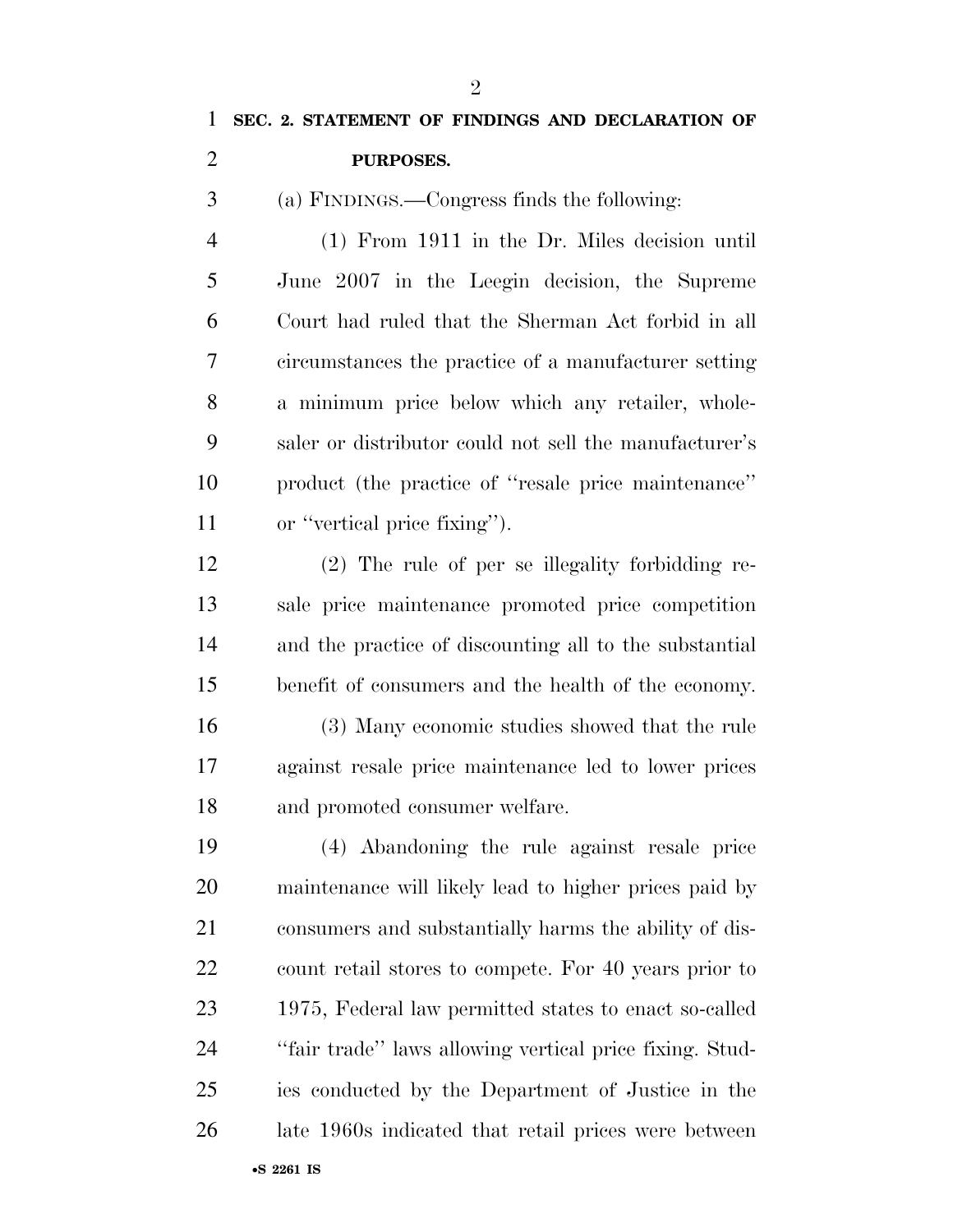| $\mathbf{1}$   | 18 and 27 percent higher in states that allowed                 |
|----------------|-----------------------------------------------------------------|
| $\overline{2}$ | vertical price fixing than those that did not. Like-            |
| 3              | wise, a 1983 study by the Bureau of Economics of                |
| $\overline{4}$ | the Federal Trade Commission found that, in most                |
| 5              | cases, resale price maintenance increased the prices            |
| 6              | of products sold.                                               |
| 7              | $(5)$ The 5-4 decision of the Supreme Court ma-                 |
| 8              | jority in Leegin incorrectly interpreted the Sherman            |
| 9              | Act and improperly disregarded 96 years of antitrust            |
| 10             | law precedent in overturning the per se rule against            |
| 11             | resale price maintenance.                                       |
| 12             | (b) PURPOSES.—The purposes of this Act are—                     |
| 13             | (1) to correct the Supreme Court's mistaken in-                 |
| 14             | terpretation of the Sherman Act in the Leegin deci-             |
| 15             | sion; and                                                       |
| 16             | $(2)$ to restore the rule that agreements between               |
| 17             | manufacturers and retailers, distributors or whole-             |
| 18             | salers to set the minimum price below which the                 |
| 19             | manufacturer's product or service cannot be sold vio-           |
| 20             | lates the Sherman Act.                                          |
| 21             | SEC. 3. PROHIBITION ON VERTICAL PRICE FIXING.                   |
| 22             | (a) AMENDMENT TO THE SHERMAN ACT.—Section 1                     |
| 23             | of the Sherman Act $(15 \text{ U.S.C. 1})$ is amended by adding |
| 24             | after the first sentence the following: "Any contract, com-     |
|                |                                                                 |

bination, conspiracy or agreement setting a minimum